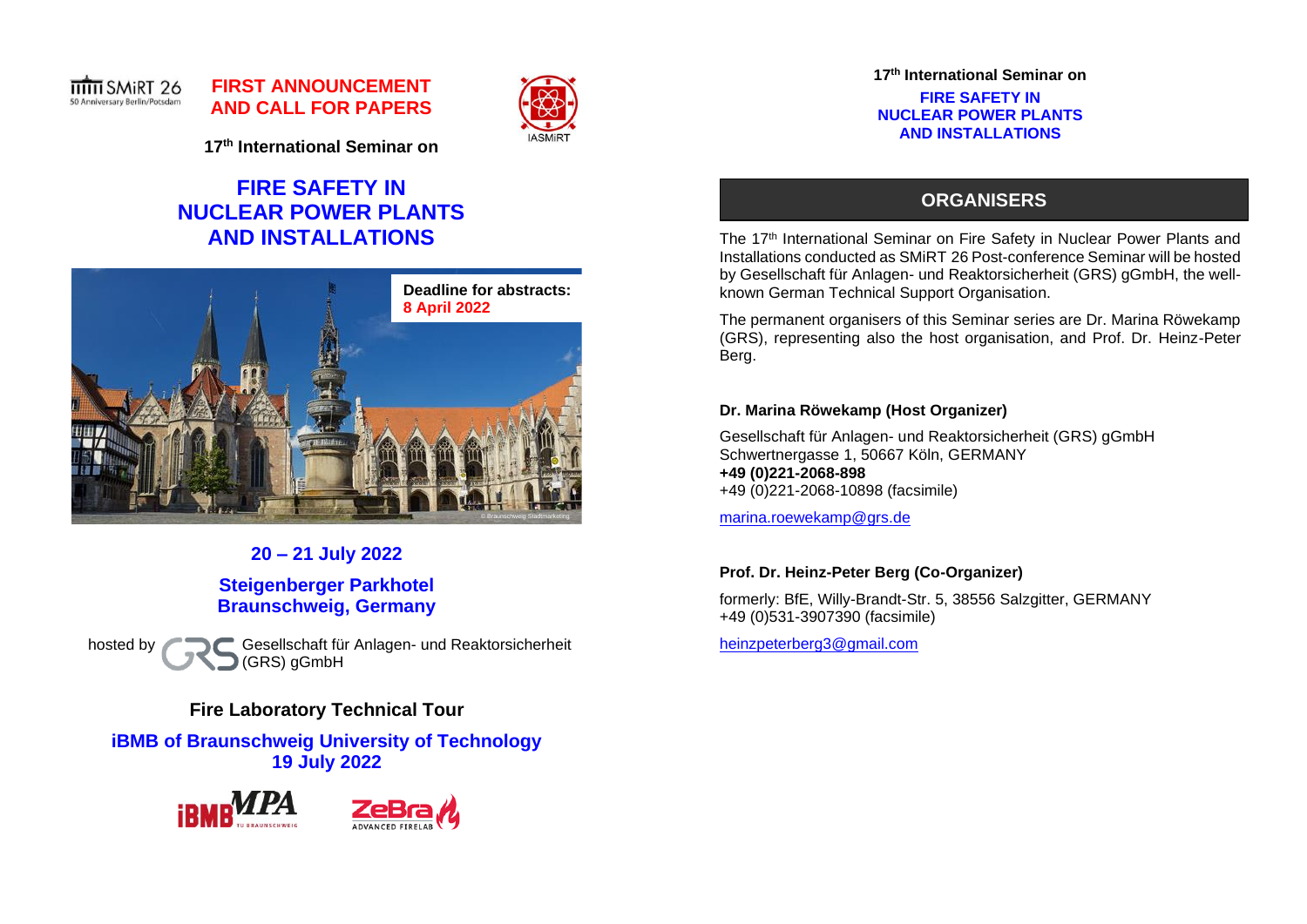### **17th International Seminar on**

### **FIRE SAFETY IN NUCLEAR POWER PLANTS AND INSTALLATIONS**

# **OBJECTIVE AND TOPICS**

The purpose of this seminar is to provide an international forum for detailed technical discussion of topics relevant to the analysis and assurance of fire safety in nuclear power plants and other nuclear installations.

The planned technical sessions address the following areas:

- Regulation and standards
- Fire safety in the design and operation of new and future nuclear installations (particularly power and research reactors)
- Operating experience and lessons learned
- Experimental research and results
- Fire model experience and validation
- Deterministic fire safety analysis and probabilistic fire risk assessment (Fire PSA)
- Risk-informed, performance-based fire protection
- General experience

# **STRUCTURE**

The seminar consists of a single track of technical sessions with presentations and a final panel discussion, which will be conducted on 20 and 21 July 2022.

Authors are requested to limit their formal presentations to 30 minutes; including a minimum of 5 minutes for discussion.

### **Full papers** (12 pages maximum) have to be provided by **20 June 2022.**

A dinner event will be arranged on 20 July 2022 for attendees of the SMiRT Fire Seminar. Spouses are also very welcome, however have to pay for the dinner. Details on the dinner event will be provided with the confirmation of the seminar registration.

### **17th International Seminar on**

### **FIRE SAFETY IN NUCLEAR POWER PLANTS AND INSTALLATIONS**

# **SEMINAR LOCATION**

The Seminar will take place at the Steigenberger Parkhotel in Braunschweig (see [https://www.steigenberger.com/hotels/alle-hotels/deutschland/braun](https://www.steigenberger.com/hotels/alle-hotels/deutschland/braunschweig/steigenberger-parkhotel-braunschweig)[schweig/steigenberger-parkhotel-braunschweig\)](https://www.steigenberger.com/hotels/alle-hotels/deutschland/braunschweig/steigenberger-parkhotel-braunschweig) representing an ideal location in the centre of Braunschweig and close to the ZEBRA fire laboratory of the iBMB of Braunschweig University of Technology.

Braunschweig offers the unique charm of a larger modern city nicely located in Lower Saxony with a long history. First mentioned in records in 1031, Braunschweig continued to evolve, from the 12<sup>th</sup> century on strongly influenced by the House of Guelf and the Hanseatic tradition. Magnificent historical buildings in the heart of the city, as well as streets lined with historic houses, still bear witness to Braunschweig's eventful past.

The Seminar hotel is conveniently located in a park close to the Oker River offering excellent conference and recreation facilities. Travelling on the Oker, one can circumnavigate almost the entire centre city which offers walkways for a relaxing stroll along the riverbank. During summer, take your pick from the many riverside cafés, restaurants, beer gardens and even beach clubs along the Oker.

Braunschweig can be easily reached by all means of transportation. Transfer to international airports (e.g. Berlin, Hannover or Frankfurt) is possible by rail or car (a special taxi service to and from Hannover airport is available and can be arranged on request).

More details can be found at: <https://www.braunschweig.de/english/index.php>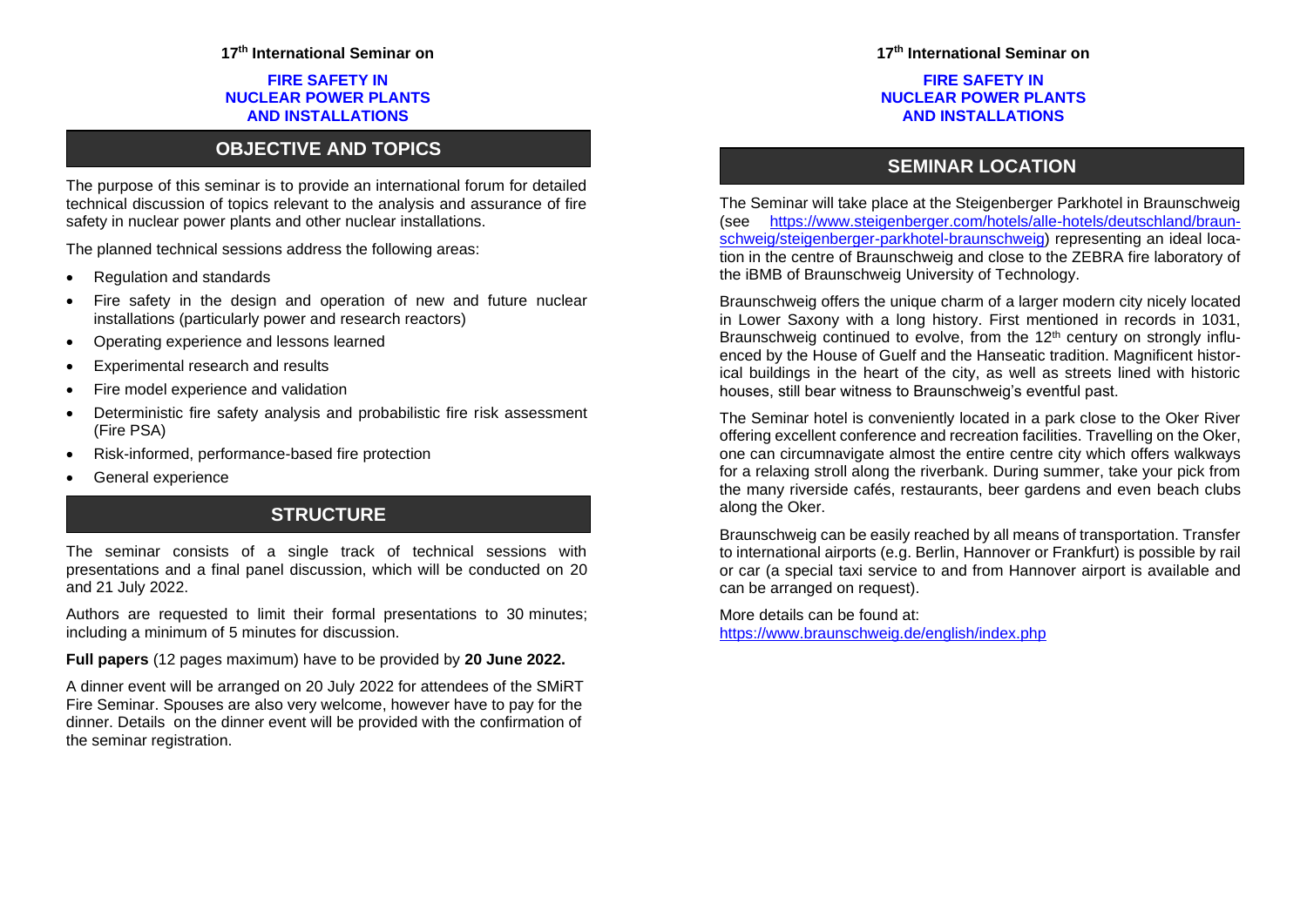### **FIRE SAFETY IN NUCLEAR POWER PLANTS AND INSTALLATIONS**

# **SUBMISSIONS AND DEADLINES**

| <b>SMIRT Fire Seminar Abstract Submission</b> | 8 April 2022         |
|-----------------------------------------------|----------------------|
| Notification of Acceptance                    | 15 April 2022        |
| Speakers confirmation to give presentation    | <b>22 April 2022</b> |
| <b>Full Seminar Paper Submission</b>          | 20 June 2022         |
| <b>Seminar Presentation Submission</b>        | 11 July 2022         |

Authors of accepted abstracts need to **confirm presentation/participation** by **22 April 2022**.

Since the seminar will be held in person only and we need a minimum of participants for keeping the costs reasonable, we have defined an **"early bird" registration deadline of 20 May 2022**. In case that we will not reach the minimum number of participants by this date, or the seminar cannot take place due to pandemic restrictions, we postpone the seminar to a more suitable date and reimburse the participation fees.

# **PROCEEDINGS**

An electronic version that includes each paper along with other relevant information will be provided to participants during the Seminar.

Written proceedings will be published after the seminar and freely available to SMiRT Fire Seminar participants.

### **FIRE SAFETY IN NUCLEAR POWER PLANTS AND INSTALLATIONS**

# **REGISTRATION AND FEES**

### Please register **online** at **<https://www.grs.de/registration-smirt-fire>**

| <b>SMIRT Fire Seminar Registration Rates</b>                                                                                                                                                                                    |           |  |
|---------------------------------------------------------------------------------------------------------------------------------------------------------------------------------------------------------------------------------|-----------|--|
| Participant's fee received before 20 May 2022                                                                                                                                                                                   | € 350     |  |
| Participant's fee received after 20 May 2022<br>Note: Payment is needed by 20 June 2022.                                                                                                                                        | € 400     |  |
| Fee reductions (more than one can apply):                                                                                                                                                                                       |           |  |
| Speakers, Authors:                                                                                                                                                                                                              | € 50      |  |
| Session Chairs, Panelists:                                                                                                                                                                                                      | € 50      |  |
| SMIRT 26 attendees                                                                                                                                                                                                              | € 50      |  |
| Dinner costs for spouses:                                                                                                                                                                                                       | €<br>- 50 |  |
| <b>Technical tour:</b>                                                                                                                                                                                                          | € 20      |  |
| Registration for participation in the technical visit of the<br>ZEBRA fire laboratory is needed by 20 June 2022 for a<br>maximum of 25 seminar attendees on a "first comes – first<br>serves" basis. This includes a box lunch. |           |  |

Fees include participation to SMiRT Post-conference Seminar, lunches and refreshments during the Seminar, Seminar Proceedings and a dinner event for participants.

Seminar attendees participating in the technical tour to the ZEBRA fire laboratory at iBMB of Braunschweig University of Technology can either make their own travel arrangements or need to register and pay for the transport. Details on the Technical Tour are provided after registration.

After email registration using the attached registration form, registered participants will receive an invoice by GRS as host organisation for Seminar payment.